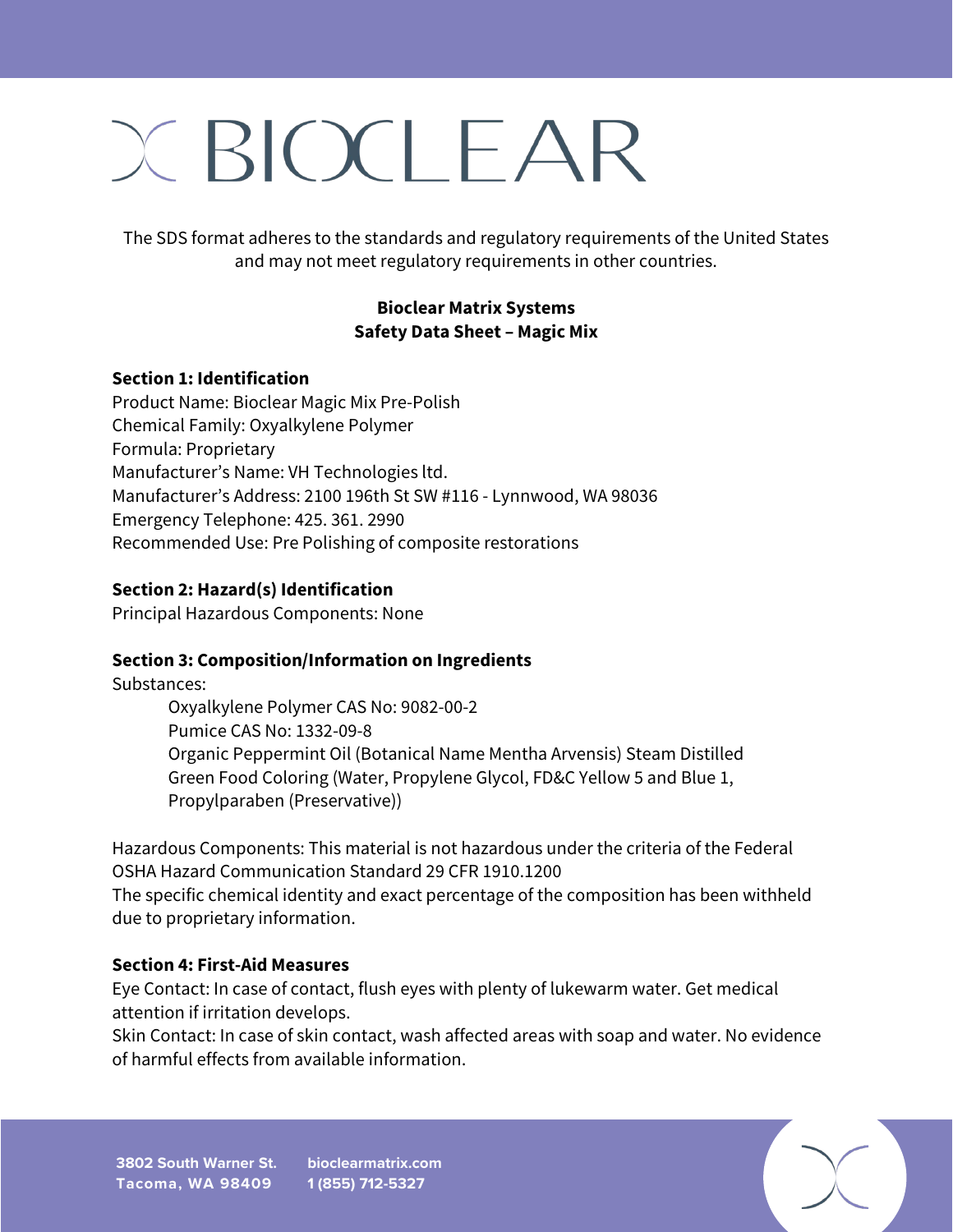# $X$  BIOCLEAR

Inhalation: If inhaled, remove to fresh air. If breathing is difficult, give oxygen. Get medical attention if irritation develops. Short-term harmful health effects are not expected from vapor generated at ambient temperature.

Ingestion: If ingested, do not induce vomiting unless directed to do so by medical personnel. Get medical attention.

## **Section 5: Fire-Fighting Measures**

Suitable Extinguishing Media: Carbon Dioxide (CO2), dry chemical, foam, water spray for large fires.

Special Fire Fighting Procedures: Firefighters should be equipped with self-contained breathing apparatus to protect against potentially irritating fumes. Irritating fumes may be given off during burning or thermal decomposition. Use cold water spray to cool fire-exposed containers to minimise risk of rupture.

## **Section 6: Accidental Release Measures**

Spill and Leak Procedures: Wash spill or leak area with soap and water.

## **Section 7: Handling and Storage**

Maximum Storage Temperature: 49°C or 120°F Minimum Storage Temperature: -8°C or 17°F

## **Section 8: Exposure Controls/Personal Protection**

Special Storage and Handling Precautions: Respiratory Protection: Dust respirator, if dusty conditions exist. Ventilation: Local exhaust or laboratory hood. Eye Protection: Safety Glasses Hand Protection: PVC-coated gloves Other Protective Clothing or Equipment: Eye wash and safety shower.

## **Section 9: Physical and Chemical Properties**

Appearance: Dark green mixture with abrasive qualities. Upper/Lower Flammability or Explosive limits: Not Established Odor: Mild Vapor Pressure: < 0.01 hPa at 20 °C (68 °F) ASTM E1719 Odor Threshold: Not Established Vapor Density: 10 Calculated pH: 4.5 – 7.0 ASTM E70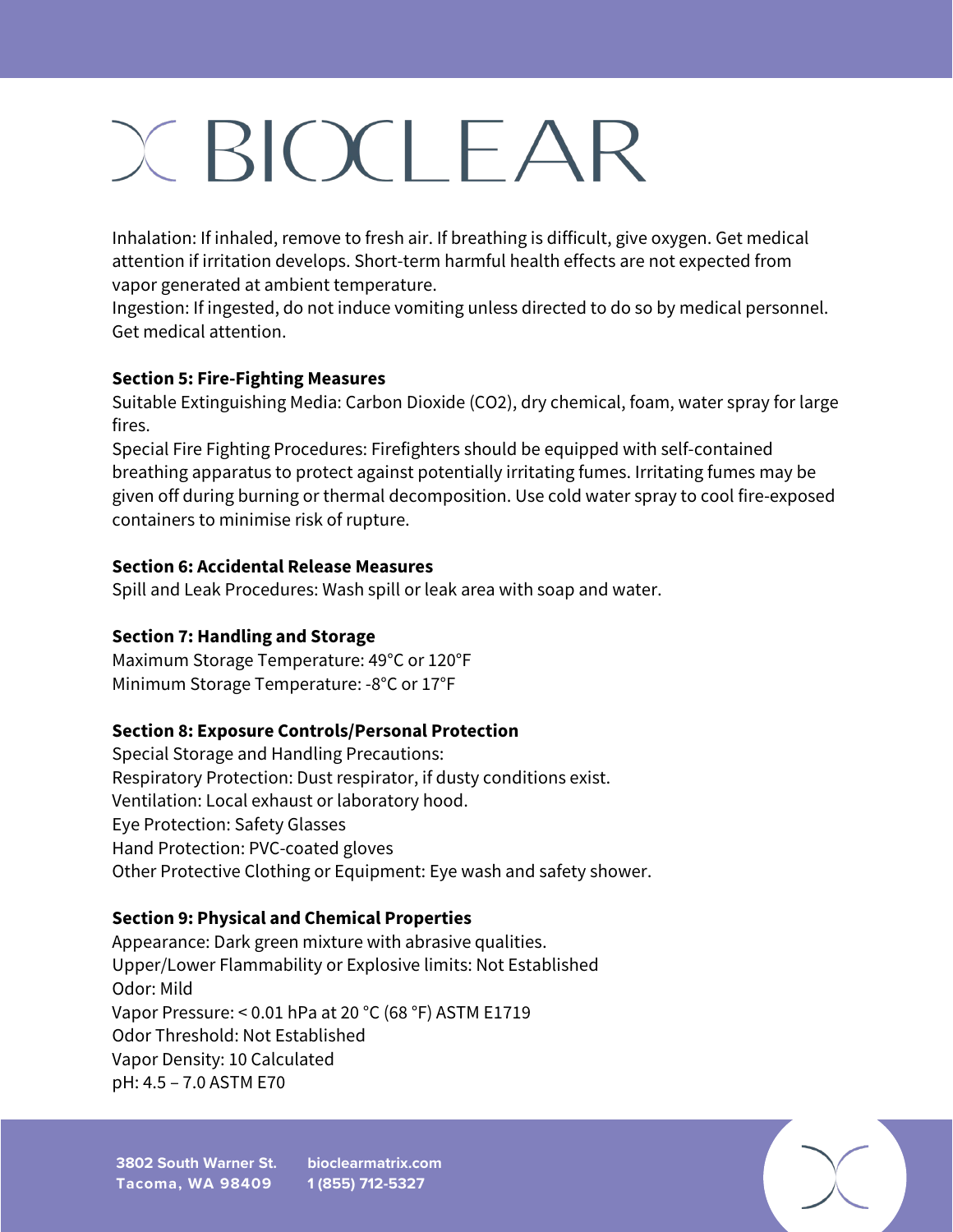# $X$  BIOCLEAR

Melting Point/Freezing Point: Not applicable / -15 - -8 °C Solubility: In water – 50% by weight @  $20^{\circ}$ C Initial boiling point and boiling range: > 200 °C Flash Point: Closed cup 218 °C Evaporation Rate: No data available Flammable Limits in Air (% by volume): N/A Upper Limit: Not Established Lower Limit: Not Established Solubility: Completely soluble in water Auto-Ignition Temperature: N/A Decomposition Temperature: N/A Viscosity: Dynamic 750-980 mPa.s @ 25°C

## **Section 10: Stability and Reactivity**

Reactivity: No data available

Stability: Stable

Avoid oxidizing agents, exposure to elevated temperatures. Generation of gas during decomposition can cause pressure in closed systems.

Avoid contact with strong acids, strong bases and strong oxidizers.

Hazardous Decomposition Products: Decomposition products depend upon temperature, air supply and the presence of other materials. Decomposition products can include and are not limited to: Aldehydes. Alcohols. Ethers. Carbon dioxide. Carboxylic acids. Polymer fragments.

## **Section 11: Toxicological Information**

Acute oral toxicity: Very low toxicity if swallowed. Harmful effects not anticipated from swallowing small amounts.

LD50, Rat, > 10,000 mg/kg

Acute dermal toxicity: Prolonged skin contact is unlikely to result in absorption of harmful amounts. Prolonged/repeated exposure to damaged skin (as in burn patients) may result in absorption of toxic amounts.

LD50, Rabbit, > 20,000 mg/kg

Acute inhalation toxicity: At room temperature, exposure to vapor is minimal due to low volatility; single exposure is not likely to be hazardous. For respiratory irritation and narcotic effects: No relevant data found.

Typical for this family of materials.

LC50, Rat, 6 Hour, Aerosol, > 2.5 mg/l No deaths occurred at this concentration.